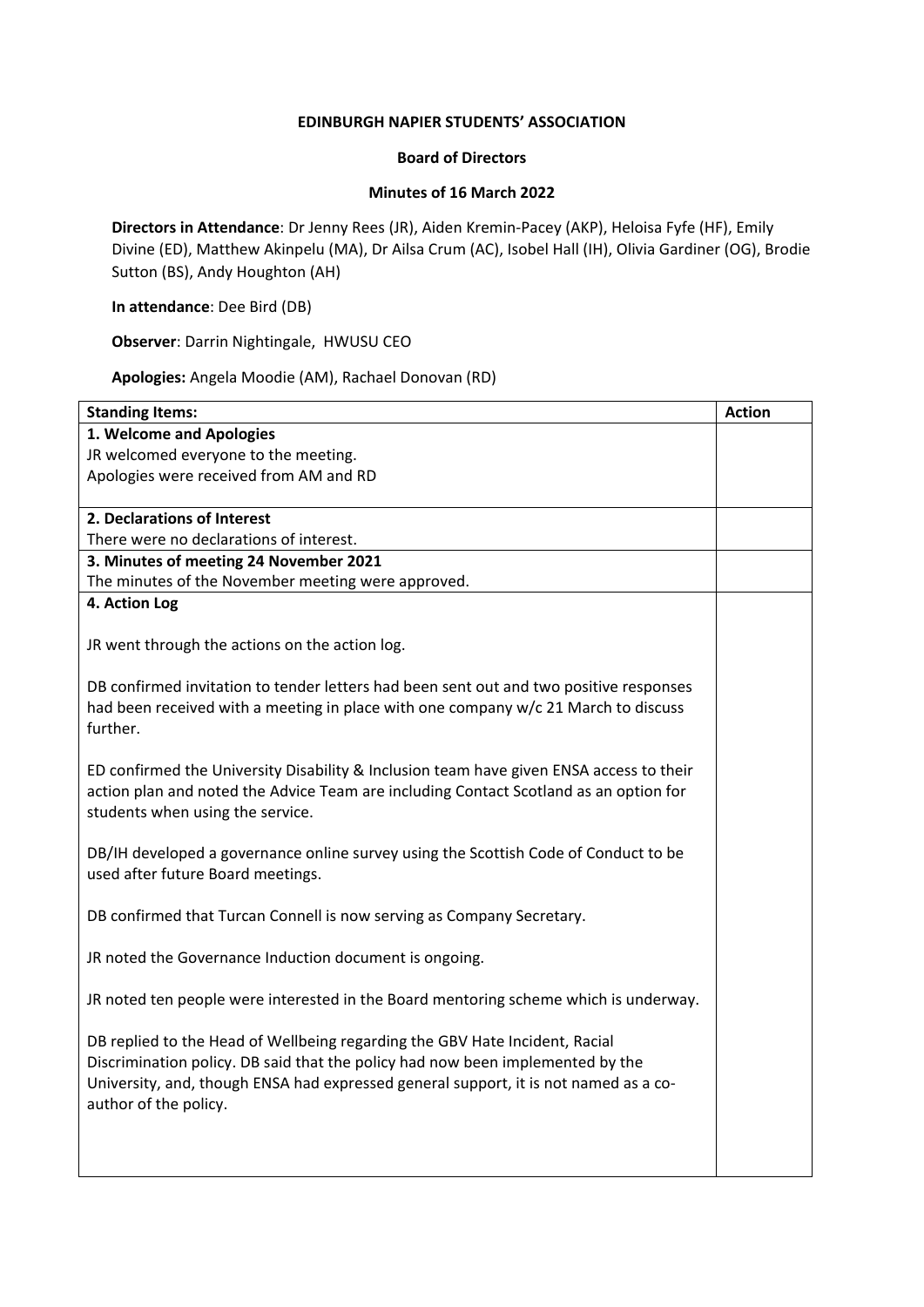| 5. Reports from student president, co-presidents                                                                                                                                                                                                                                                                                                                                                                                                    |  |
|-----------------------------------------------------------------------------------------------------------------------------------------------------------------------------------------------------------------------------------------------------------------------------------------------------------------------------------------------------------------------------------------------------------------------------------------------------|--|
|                                                                                                                                                                                                                                                                                                                                                                                                                                                     |  |
| FTO's gave an update on what they have been working on and what they hope to achieve<br>during their remaining time in office.                                                                                                                                                                                                                                                                                                                      |  |
| HF highlighted the second hand clothes swap she recently held at each campus which<br>was very popular with students. Donations were handed in from students and staff.<br>HF hopes to be able to offer this to students again in the coming weeks.                                                                                                                                                                                                 |  |
| MA is working with the DLTE (Department of Learning and Teaching Enhancement) on<br>rewarding students for attending university committee meetings. Rep Forums had raised<br>the lack of effective feedback as an issue and MA is working on creating a focus group to<br>look at how this could be improved.                                                                                                                                       |  |
| ED has been working on organising the Societies & Sports Ball (2 <sup>nd</sup> April) and has also had<br>fixtures and transport bookings to deal with since the Student Activities Co-ordinator<br>resigned in January. ED has also been working with the Sport Ambassadors and noted the<br>Recreational Sport Ambassadors had their first activity last week as part of Feel Fab<br>Fridays.                                                     |  |
| 6. Report from CEO                                                                                                                                                                                                                                                                                                                                                                                                                                  |  |
| DB noted the FTOs are doing a great job supporting clubs and societies over the last few<br>months while there have been staffing changes in the student activities area.                                                                                                                                                                                                                                                                           |  |
| Funding conversations with the University are ongoing since requesting an additional<br>£15k at a meeting in January. There was an indication that the University would consider<br>offering an additional £10k, though this had not been confirmed.                                                                                                                                                                                                |  |
| DB is keen to work on student engagement by recruiting two student interns, one for<br>sport and another for social media.                                                                                                                                                                                                                                                                                                                          |  |
| A staff satisfaction survey was completed by 10 out of 12 staff and will be repeated next<br>year. Results are to be shared with staff. The majority of staff were satisfied working at<br>ENSA; however, BS noted that an area for consideration is training and development. DB<br>agreed and explained that some training was being made available. Several staff were<br>due to complete a mental health training course in the next few weeks. |  |
| Elections are taking place this week. Darrin agreed the number of candidates are low this<br>year and pointed out that HWUSU use MSL for the voting system which allows them to<br>see how voting is going and where gaps are within schools. IH offered to help DB explore<br>options for improving elections in future.                                                                                                                           |  |
| BS asked if an email/newsletter had been sent to all students promoting elections. DB<br>said that the ENSA Newsletter had gone out to all students and that the elections were<br>also included in the University student newsletter.                                                                                                                                                                                                              |  |
| OG suggested students may feel inexperienced due to the pandemic and unsure of the<br>what the Officer roles are. DB agreed.                                                                                                                                                                                                                                                                                                                        |  |
|                                                                                                                                                                                                                                                                                                                                                                                                                                                     |  |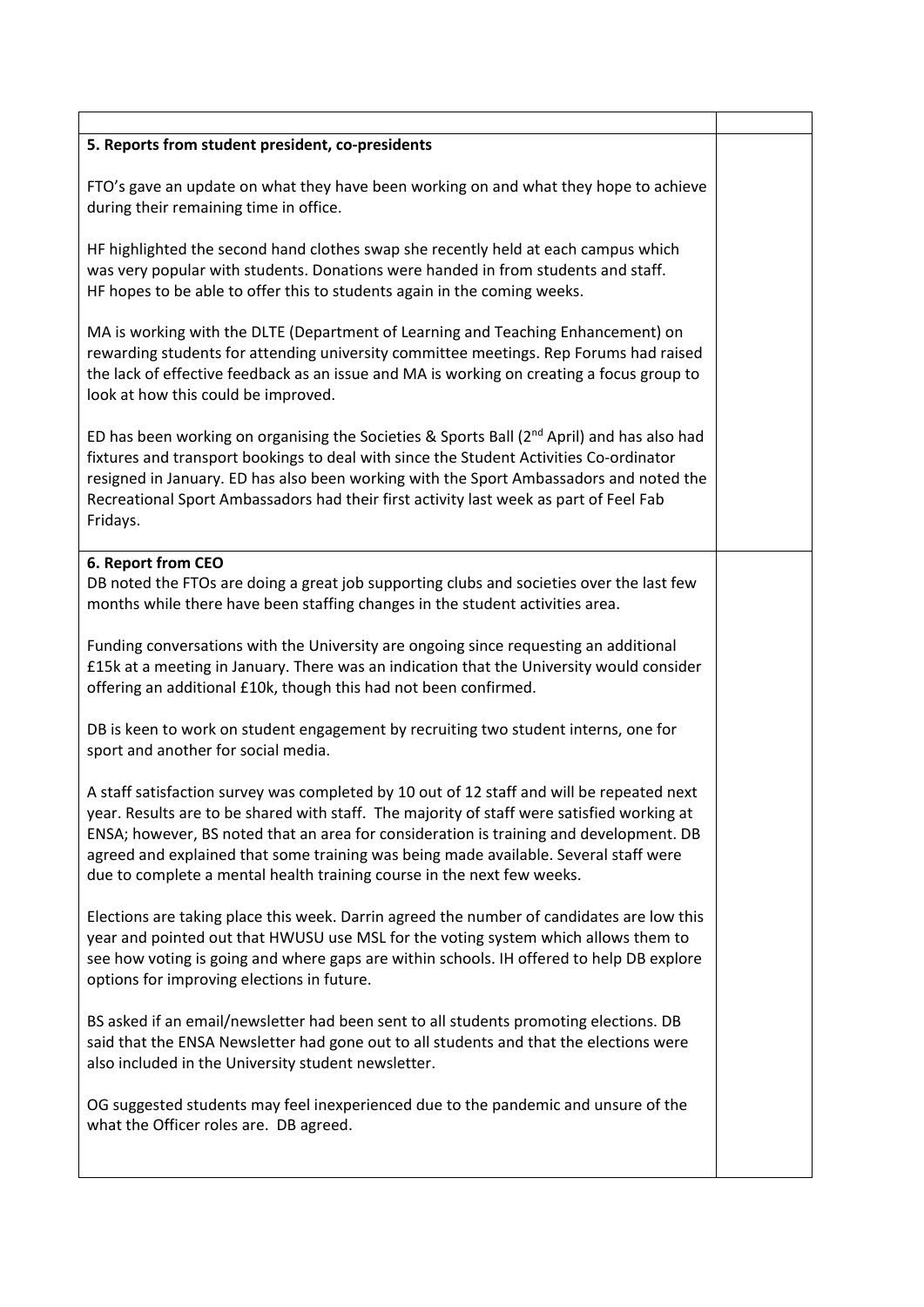| Action: DB/IH to look into the voting process and what system other SU's are using                                                                                                                                                                                                                                                                                                                          | DB/IH |
|-------------------------------------------------------------------------------------------------------------------------------------------------------------------------------------------------------------------------------------------------------------------------------------------------------------------------------------------------------------------------------------------------------------|-------|
| 7. Report from Committee Chairs                                                                                                                                                                                                                                                                                                                                                                             |       |
| <b>HR Committee</b><br>Met on 8 <sup>th</sup> December where it looked at ENSA's proposed staff appraisal policy and<br>process.                                                                                                                                                                                                                                                                            |       |
| <b>Finance &amp; Risk committee</b><br>BS said the auditor had attended the most recent FRC meeting and was satisfied with the<br>accounts. There were no recommendations for any changes; however, there is an action<br>around the Fixed Asset Register.                                                                                                                                                  |       |
| 8. Directors' Report and Annual Accounts for Approval                                                                                                                                                                                                                                                                                                                                                       |       |
| The Chair introduced the Directors' Report and Annual Accounts highlighting that ENSA's<br>financial situation had shown a significant improvement over the previous financial year<br>(2019/20). JR reiterated that the auditors had attended the Finance and Risk Committee<br>and that there had been no significant concerns.                                                                           |       |
| The Chair then asked the Board to approve the Annual Accounts 2020/21 and they were<br>approved.                                                                                                                                                                                                                                                                                                            |       |
| The Chair then introduced the draft budget for 2022/23. Two versions had been<br>prepared for the Board: Budget A was based on the current level of funding provided by<br>the University (£460K block grant + £80K strategic funding = £540K); Budget B included<br>the £15K funding increase sought from the University (bringing the total funding from<br>ENU to £555K), which had yet to be confirmed. |       |
| Both budgets included:                                                                                                                                                                                                                                                                                                                                                                                      |       |
| 2 x student interns<br>IT equipment to facilitate hybrid meetings<br>Partnership deal with Native<br>Staff salary increase (1.5% in Budget A; 2% in Budget B)                                                                                                                                                                                                                                               |       |
| AH suggested setting aside some contingency funds as the rate of inflation is concerning.                                                                                                                                                                                                                                                                                                                   |       |
| In terms of staff pay, DB pointed out that the college sector was planning to offer both<br>consolidated and non-consolidated payments to staff. AKP agreed that a non-<br>consolidated (one-off) payment should be explored.                                                                                                                                                                               |       |
| <b>Actions ahead of May Board:</b>                                                                                                                                                                                                                                                                                                                                                                          |       |
| AH to contact the Director of Finance to support funding increase (Action: AH)<br>Add a contingency line to the budget (DB)<br>Model staff pay rise possibilities keeping in mind levels of reserves (DB)                                                                                                                                                                                                   | AH/DB |
| 9. Finance Policies for Approval                                                                                                                                                                                                                                                                                                                                                                            |       |
| The Chair explained that the Finance Policies and Procedures had been scrutinised by the<br>FRC and asked the Board to give them formal approval. The Board approved the policies.                                                                                                                                                                                                                          |       |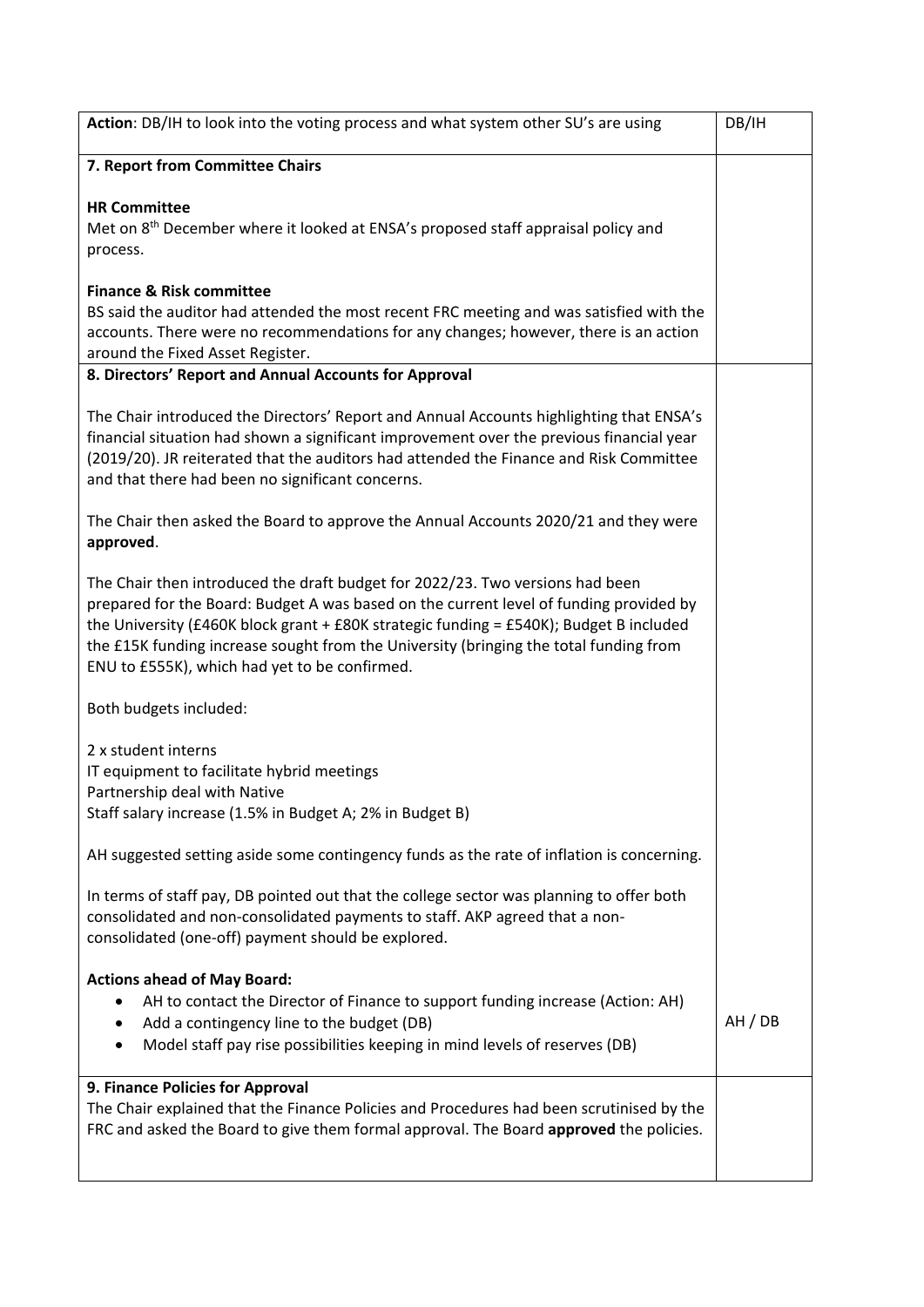| <b>Bank Signatories and Payroll Support</b><br>It was formally noted for the minutes that the Board approved the following bank<br>signatories: Jennifer Rees, Chair of the Board; Darlene ('Dee') Bird, CEO; Paul Mitchell,<br>Head of Student Communities and Engagement; and Helen Woodward, Finance Officer.<br>The changes to signatories would now be implemented with RBS. |                      |
|-----------------------------------------------------------------------------------------------------------------------------------------------------------------------------------------------------------------------------------------------------------------------------------------------------------------------------------------------------------------------------------|----------------------|
| The Board also approved the Student Voice Coordinator, Alasdair Roache, to carry out<br>payroll in the absence of the Finance Officer.                                                                                                                                                                                                                                            | DB                   |
| ACTION: DB to update the bank signatories with the bank.                                                                                                                                                                                                                                                                                                                          |                      |
| 10. Staff Appraisal System<br>DB sent the package to staff in December and work plan meetings have taken place.<br>Appraisals are to be held in June.                                                                                                                                                                                                                             |                      |
| AKP asked if there was accessibility to reasonable adjustments. DB noted this was<br>covered in the staff handbook.                                                                                                                                                                                                                                                               |                      |
| IH asked in FTOs were included in the appraisal system. DB has discussed this with<br>HF/MA and suggested bringing a proposal forward at the May or June meeting.                                                                                                                                                                                                                 |                      |
| ED noted scheduled monthly catch ups with Co-ordinators would be a good thing to<br>include in role descriptions.                                                                                                                                                                                                                                                                 |                      |
| AKP/OG said the university offer staff free Skills Network training that should be available<br>to ENSA.                                                                                                                                                                                                                                                                          |                      |
| Action: DB to develop an appraisal system for FTOs with input from IH and the FTOs.                                                                                                                                                                                                                                                                                               | DB/IH<br><b>FTOs</b> |
| 11. Native                                                                                                                                                                                                                                                                                                                                                                        |                      |
| DB introduced the paper related to a multi-year contract with Native for a 'media buy<br>out'. DB explained that ENSA had been using Native as a ticketing agency for some time<br>and that the company had a great deal of experience working with student unions across<br>the UK.                                                                                              |                      |
| JR said in principle the Board supports the partnership as it would give assurance of<br>income; however, there were a few points that would need to be investigated before<br>signing.                                                                                                                                                                                           |                      |
| clarify position for clubs and societies<br>Charity links<br>٠<br>Display boards<br>Make sure things raised by ENSA 50 are covered<br>$\bullet$<br>Review document for typos<br>٠<br>Add protection against Essay Mills<br>Booking fee<br>Ask about the possibility of excluding products with palm oil                                                                           |                      |